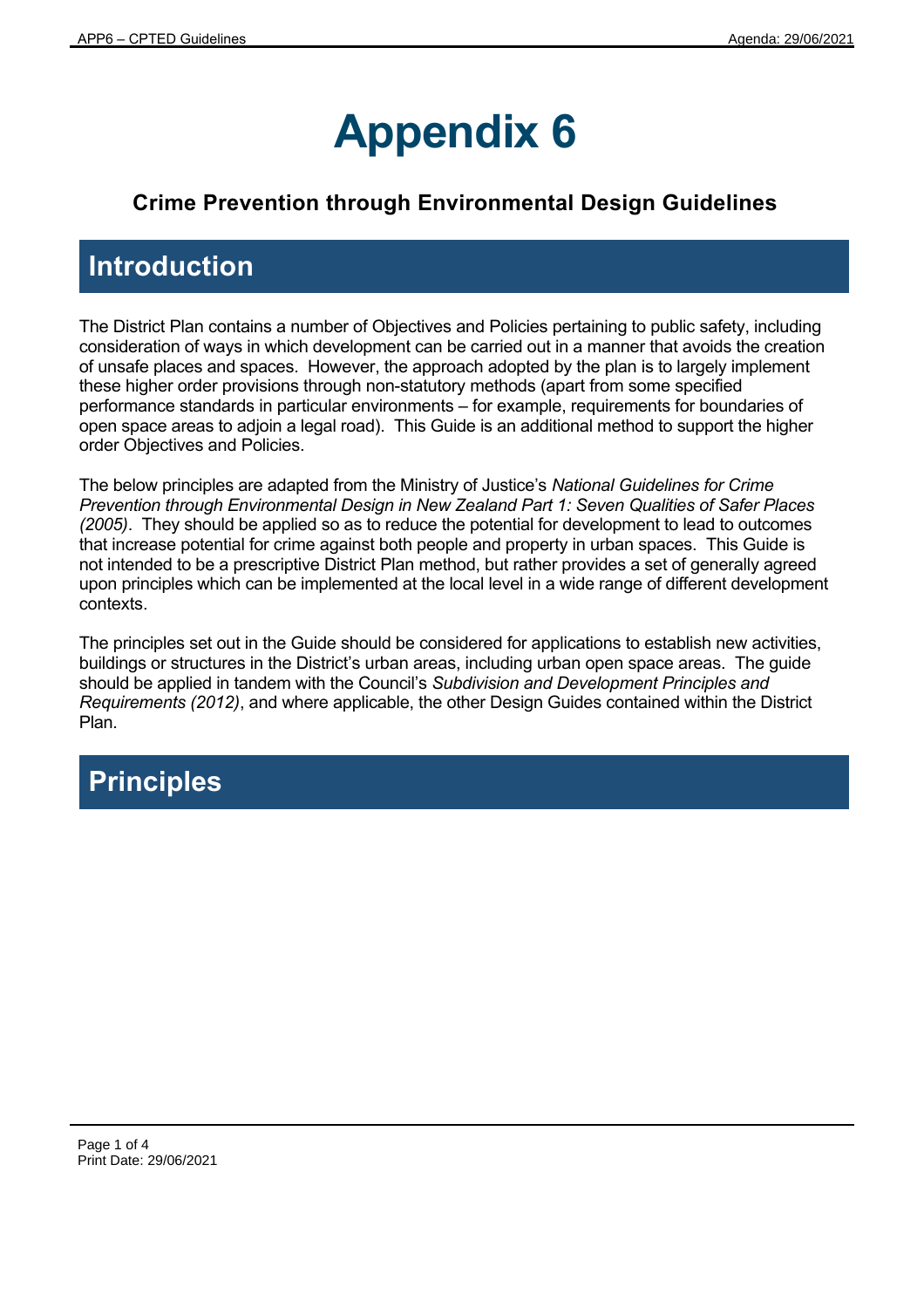| 1              | <b>Access: Safe movement and connections</b>                                                                                                                                                                                                                                                                                                                                                                                                                                                                                                                                                                                                                                                                                                                                                         |                                              |  |
|----------------|------------------------------------------------------------------------------------------------------------------------------------------------------------------------------------------------------------------------------------------------------------------------------------------------------------------------------------------------------------------------------------------------------------------------------------------------------------------------------------------------------------------------------------------------------------------------------------------------------------------------------------------------------------------------------------------------------------------------------------------------------------------------------------------------------|----------------------------------------------|--|
|                | Spaces should be designed and development in<br>a manner that achieves:<br>a. clear routes for different transport modes.<br>b. maximised movement safety, especially<br>after dark.<br>c. safe access between key destinations and<br>elimination of entrapment spots.<br>d. routes which lead to destinations that people<br>want to reach.                                                                                                                                                                                                                                                                                                                                                                                                                                                        | Transport modes clearly defined              |  |
| $\overline{2}$ | <b>Layout: Clear and logical orientation</b>                                                                                                                                                                                                                                                                                                                                                                                                                                                                                                                                                                                                                                                                                                                                                         |                                              |  |
|                | a. design and layout support safe movement<br>and help with orientation and way-finding.<br>b. design and layout are appropriate for the<br>identified crime risk, maintain or improve<br>environmental conditions and enhance<br>personal safety.<br>c. ground level building facades are of a high<br>design quality and provide active frontages<br>to the street (e.g. windows, doors, displays<br>and visible indoor activity).<br>d. public spaces are of a high quality, serve a<br>purpose and support an appropriate level of<br>legitimate activity.<br>e. entrances and exits are clearly signposted<br>and easily accessible.<br>f. signage is legible and informative of the<br>surrounding development, public facilities<br>and access routes.<br>g. landscaping supports legibility. | Legible, informative signage<br><b>ENTRY</b> |  |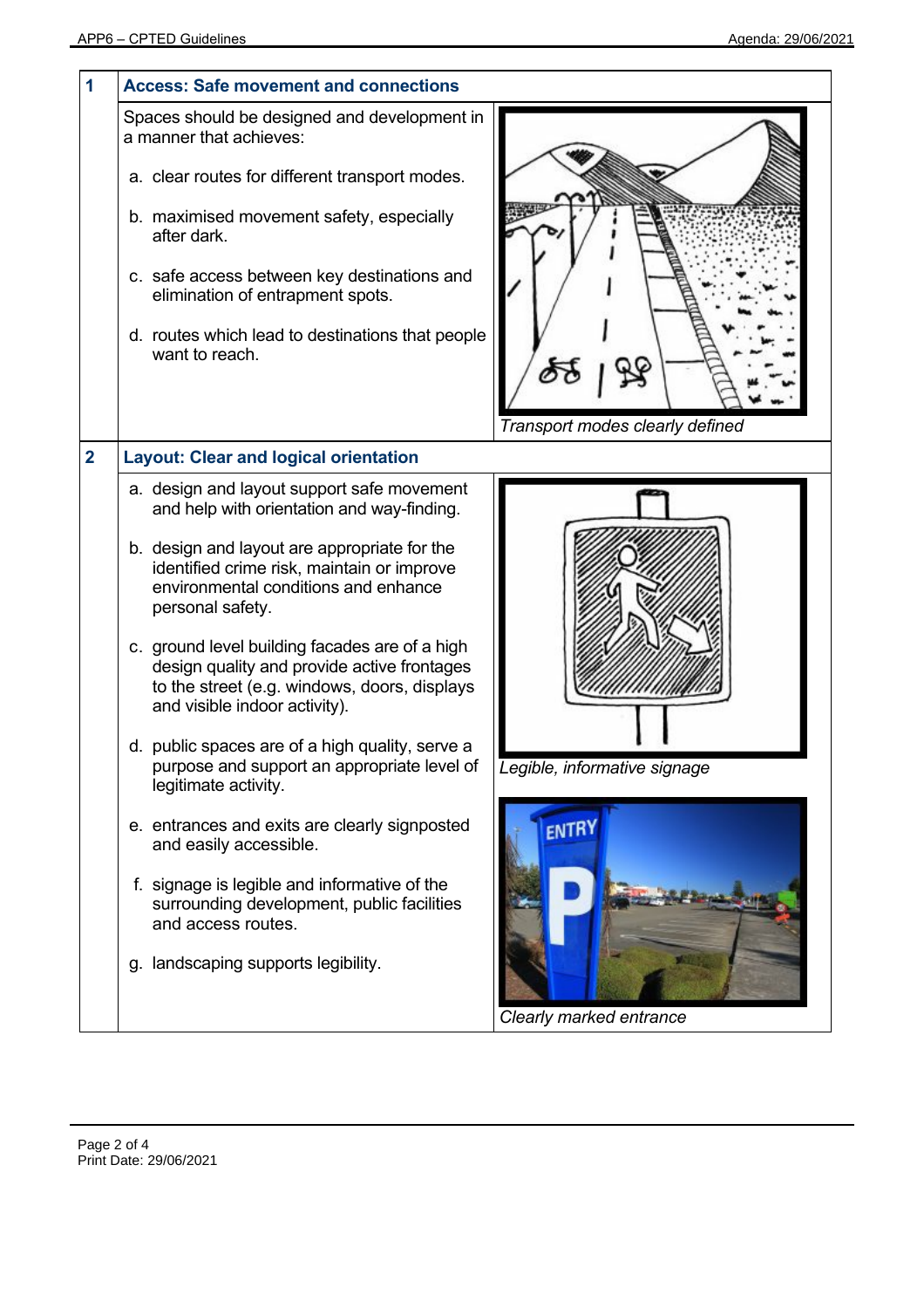| 3 | <b>Activity mix: Eyes on the street</b>          |                                                                                               |                                                      |  |
|---|--------------------------------------------------|-----------------------------------------------------------------------------------------------|------------------------------------------------------|--|
|   |                                                  | a. informal surveillance is supported and the<br>legitimate use of public space is maximised. |                                                      |  |
|   | integrated.                                      | b. mixed use/activity generators are<br>incorporated with various uses successfully           |                                                      |  |
|   | addressed.                                       | c. uses in an area are compatible with any<br>potential conflicts being thoroughly            | Design supports surveillance onto streets            |  |
|   | promoted.                                        | d. strategies for encouraging residential<br>population in town and city centres are          | and other public space                               |  |
|   | considered.                                      | e. encouraging appropriate night-time uses is                                                 |                                                      |  |
| 4 | Sense of ownership: Showing a place is cared for |                                                                                               |                                                      |  |
|   | private.                                         | a. spaces are clearly indicated as to whether<br>they are public, communal, semi-private or   |                                                      |  |
|   | intended use.                                    | b. boundaries between these spaces are<br>appropriately indicated to support their            |                                                      |  |
|   | restrict visibility.                             | c. elements that delineate ownership<br>boundaries are well designed and do not               |                                                      |  |
|   |                                                  | d. property numbering and identification are<br>incorporated within the design.               |                                                      |  |
|   |                                                  | e. community engagement in the planning and<br>design process is encouraged.                  |                                                      |  |
|   |                                                  | f. people who feel ownership of a place are<br>involved in defining its identity.             | Active frontage and simple landscaping               |  |
|   |                                                  |                                                                                               | can delineate ownership and instil sense of<br>place |  |